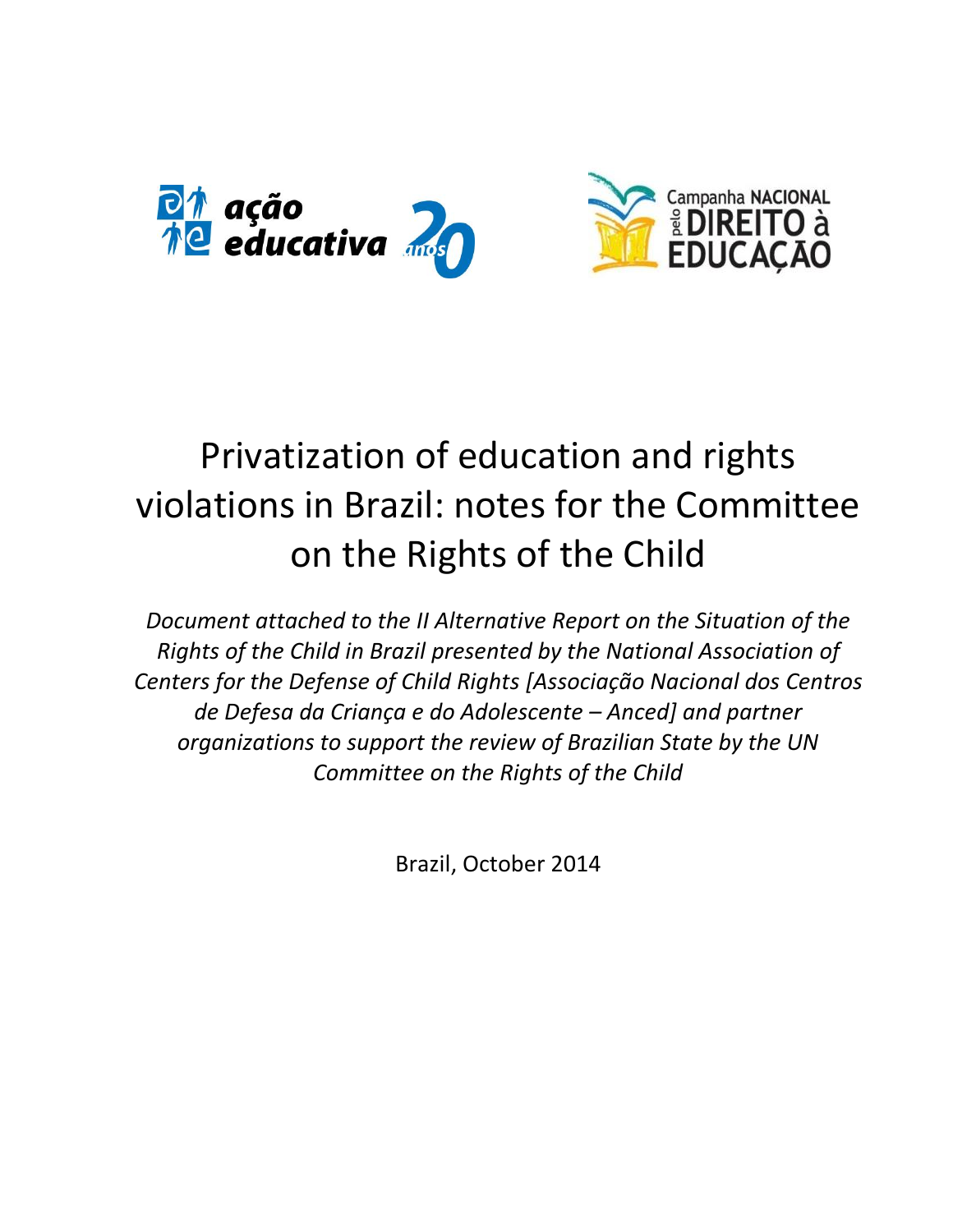



## Privatization of education and rights violations in Brazil: notes for the Committee on the Rights of the Child

## 1. Introduction

 $\overline{a}$ 

- 1. This present document, produced by the Brazilian Campaign for the Right to Education (Brazilian Campaign) and the NGO Ação Educativa, aims to present a brief overview of the ongoing privatization processes in education in Brazil and its negative impacts on the achievement of the human right to education of children and adolescents, as a contribution to the II Alternative Report on the Situation of the Rights of the Child in Brazil organized by the National Association of Centers for the Defense of Child Rights (Associação Nacional dos Centros de Defesa da Criança e do Adolescente - Anced).
- 2. We intend to reinforce the need for the Brazilian State to act to limit the role of the private sector in education, from preschool to higher education, and that the State itself should commit to ensure the public provision of education, in order to fully accomplish all aspects of this right, understanding education as a public good and that privatization has threatened the accomplishment of the human right to education, as highlighted by the UN Special Rapporteur on the Right to Education in his periodic reports.<sup>1</sup>
- 3. To substantiate our concerns, we will briefly characterize the Brazilian educational system with regards to both the performance of the Brazilian State and the private sector in its varied aspects. Next, we will point out the main types of activity of the private sector in Brazil, from preschool to higher education, and its impact on education policy and the achievement of the human right to education, taking as reference the rights standards as established in General Comment No. 13 - Committee on Economic, Social and Cultural Rights (E/C.12/1999/10).<sup>2</sup> Finally, we will suggest questions and recommendations to the Brazilian State so that it can fulfil its role as guarantor of the human right to education.

<sup>1</sup> Report of the Special Rapporteur on the right to education: Normative Action for Quality Education (A/HRC/20/21) [<http://www.ohchr.org/Documents/HRBodies/HRCouncil/RegularSession/Session20/A-HRC-20-21\\_en.pdf>](http://www.ohchr.org/Documents/HRBodies/HRCouncil/RegularSession/Session20/A-HRC-20-21_en.pdf). Report of the Special Rapporteur on the right to education (A/69/402) [<http://www.ohchr.org/en/newyork/Pages/HRreportstothe69thsessionGA.aspx>](http://www.ohchr.org/en/newyork/Pages/HRreportstothe69thsessionGA.aspx).

 $^2$  CESCR General Comment 13. The right to education (Twenty-first session, 1999), U.N. Doc. E/C.12/1999/10 (1999), reprinted in Compilation of General Comments and General Recommendations Adopted by Human Rights Treaty Bodies, U.N. Doc. HRI/GEN/1/Rev.6 at 70 (2003) [<http://www1.umn.edu/humanrts/gencomm/econ.htm>](http://www1.umn.edu/humanrts/gencomm/econ.htm).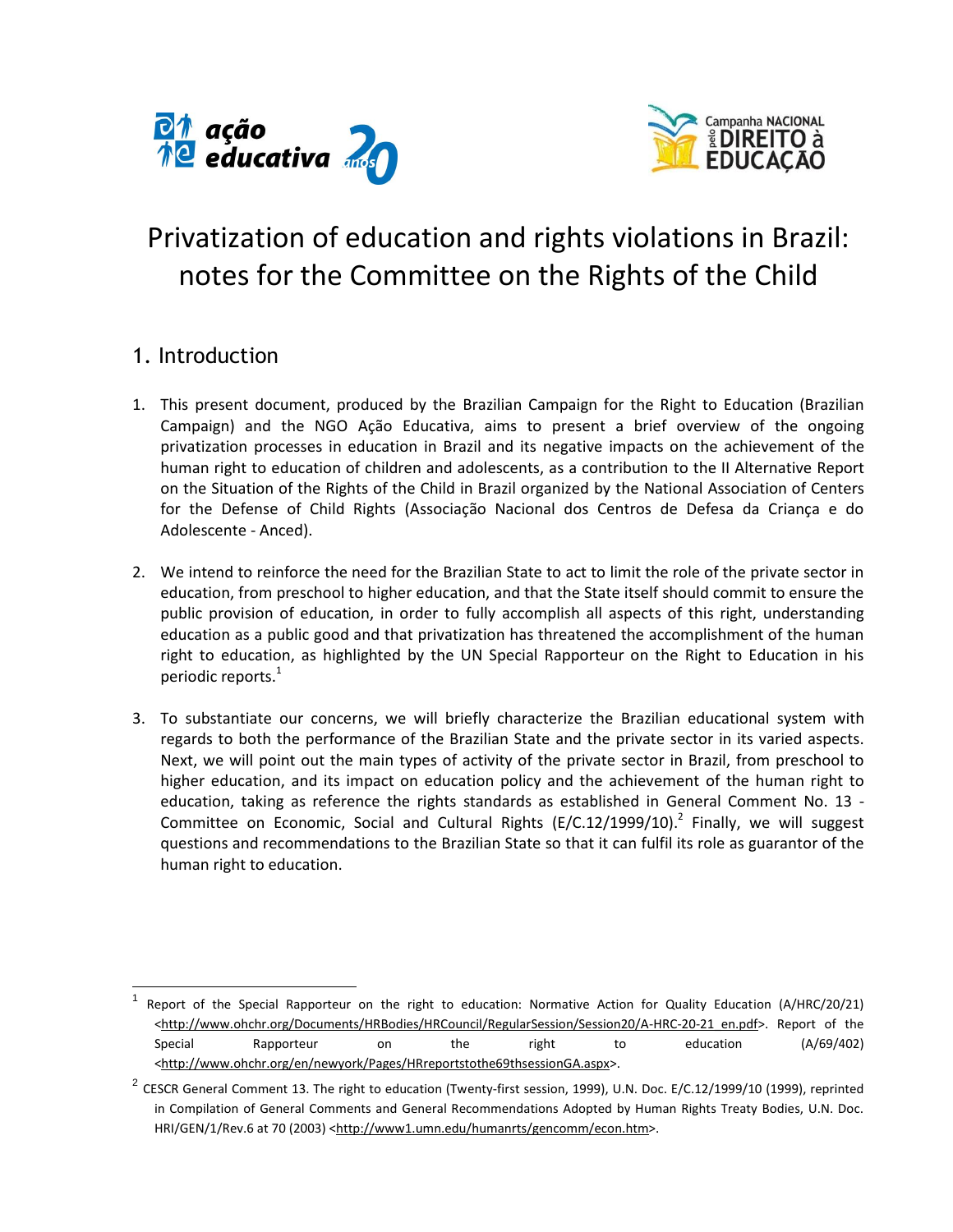## 2. A brief characterization of the Brazilian educational system and the privatization of education

- 4. Basic education in Brazil is characterized by the following stages: nursery school (for children 0-3 years old), preschool (for children 4-5 or 6 years old), elementary school (first cycle for children from 6-7 to 10-11 years old, and the final cycle for 11-14 years old) and middle school (ages 15-17 years old), including modalities of education for youth and adults (Educação de Jovens e Adultos - EJA), technical education and special education. With the constitutional Amendment No. 59,  $^3$  2009, the age range of compulsory schooling, that was from 6-7 up to 14 years old (elementary school), was increased to 4 to 17 years old, equivalent to stages ranging from preschool education to middle school.
- 5. With the adoption of this Constitutional Amendment, it was expected that the State would increase its role in the delivery of education, especially in preschool (for children from 4 to 6 years old), where the total enrollment is low, and the public supply is limited. However, as can be noted in Table 1, not only has the total enrollment in primary education been declining in recent years in Brazil, there is also a decrease of State involvement in the provision and maintenance of education in the country.

|                          | 2007        | 2009       | 2011        | 2013       |
|--------------------------|-------------|------------|-------------|------------|
| <b>No. Public</b>        | 46.643.406  | 45.270.710 | 43.053.942  | 41.432.416 |
| enrollments (%)          | (87,9%)     | (86%)      | $(84, 4\%)$ | (82,8%)    |
| <b>No. Private</b>       | 6.385.522   | 7.309.742  | 7.918.677   | 8.610.032  |
| enrollments (%)          | $(12, 4\%)$ | (13,9%)    | (15,5%)     | (17,2%)    |
| <b>Total enrollments</b> | 53.028.928  | 52.580.452 | 50.972.619  | 50.042.448 |

#### *Table 1 - Participation of public and private sectors in basic education in Brazil, and total enrollments*

Source: Censo Escolar – MEC/Inep

[School Census – Brazilian Ministry of Education / National Institute of Researches]

- 6. According to the Ministry of Education, from 50,042,448 enrollments in basic education in the Brazil today, 41,394,172 (82.8%) are in public schools, provided directly by the State, while 8,610,032 (17.2%) are in private schools (School Census, 2013). In 2007, the same survey by the Ministry of Education pointed out that, from the 53,028,928 students enrolled in basic education, 46,643,406 (87.9%) were in public institutions and 6,385,522 (12.4%) in private institutions.
- 7. The reduction in total enrollment between 2007 and 2013 can be partly explained by improved completion rates of primary education and also by the change in the age profile of the population. However, it should be noted that Brazilian State has been unable to include in school historically excluded sectors, especially of the population aged from zero to 5 years old and those between 15- 17 years old. While the attendance rate in 2013 in the range 6-14 years old (primary school) was 98.2%, only 21.2% of children between 0 and 3 were enrolled in nursery schools. In the age group of

 $^3$  Article 208 of Brazilian Constitution, Section I: "The State's duty to education is fulfilled by ensuring free and compulsory basic education from four (4) to seventeen (17) years old, guarantying its free offer to all who did not have access to it in their appropriate age."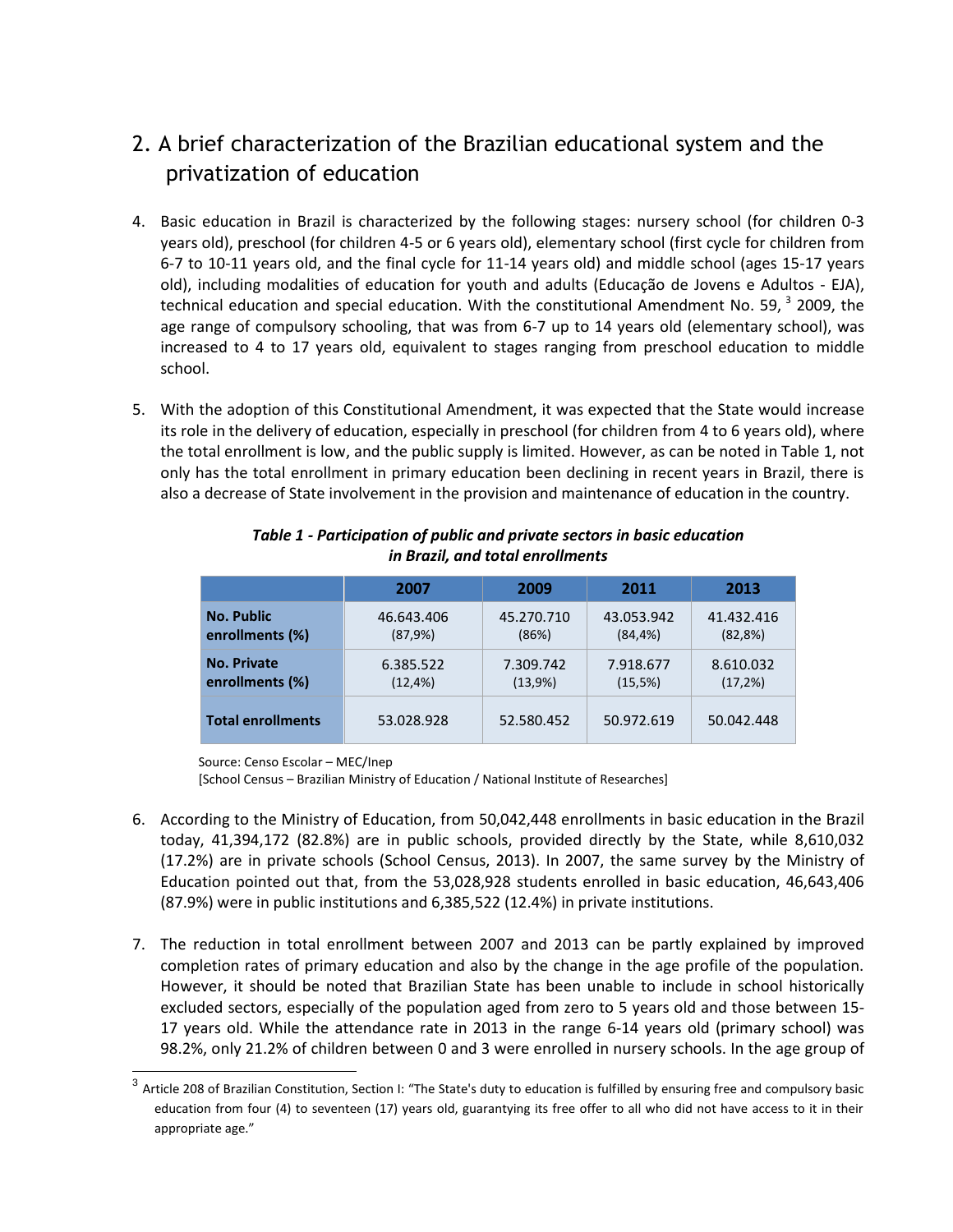4-6 years old, which is now compulsory due to Constitutional Amendment No. 59, 78.2% were enrolled. Between 15 and 17 years old, the enrollment rate is 84.2%. However, the net attendance rate was only 54% because the rest of the population in this age group is still in primary school due to failing or for being out of school (School Census, 2013), portraying serious problems in policies on provision and the quality of education.

- 8. The reduction in the total number of enrollments in the period 2007-2013 occurred only in public education, which was reduced by 11.25% in total enrollments, while the private sector grew 34.8%. From 2010 to 2013, approximately 1.4 million students at basic education migrated from public to private school (School Census). This migration of students can be attributed, on the one hand, to an improvement in the average income of a portion of Brazilian population, but can also be seen as the result of social inequalities in Brazil and the poor image of public schools in the eyes of the population – fueled by the interpretation of standardized test scores as the sole measure of quality, for which the government is also responsible – in addition to the marketing campaigns created by private educational providers to differentiate their services.
- 9. In non mandatory early childhood education, from 0 to 3 years old (nurseries), Brazil increased total enrollments by 16.6% since 2007 (School Census). From the total enrollment in nurseries, 1.7 million places are provided by public schools (primarily municipal networks) and 999,000 by private institutions (School Census 2013), of which a great number have collaboration agreements with the government and often have challenges such as poor infrastructure and precarious working conditions of their employees, thereby undermining the human right to education. Despite the predominance of the public sector in the total provision of enrollments, there was an increase of 41.9% in the number of enrollments in the private sector in the period 2007-2013. Municipalities, under pressure to meet popular demands and with a low availability of resources, have appealed to public-private partnerships to increase attendance at this stage.

|                                     |                                | 2007                   | 2009                  | 2011                 | 2013                     |  |
|-------------------------------------|--------------------------------|------------------------|-----------------------|----------------------|--------------------------|--|
| <b>Early childhood</b><br>education | No. Public<br>enrollments (%)  | 4.948.390<br>(76%)     | 4.988.516<br>(73,7%)  | 5.021.545<br>(71,9%) | 5.374.108<br>$(70, 8\%)$ |  |
|                                     | No. Private<br>enrollments (%) | 1.561.478<br>(23,9%)   | 1.774.115<br>(26, 2%) | 1.958.507<br>(28%)   | 2.216.492<br>(29,2%)     |  |
|                                     | <b>Total enrollments</b>       | 6.509.868              | 6.762.631             | 6.980.052            | 7.590.600                |  |
| <b>Nurseries</b>                    | No. Public<br>enrollments (%)  | 1.050.295              | 1.252.765<br>(66%)    | 1.470.507            | 1.730.877<br>(63,3%)     |  |
|                                     | No. Private                    | $(66, 4\%)$<br>529.286 | 643.598               | (63,9%)<br>828.200   | 999.242                  |  |
|                                     | enrollments (%)                | (33,5%)                | (33,9%)               | (36%)                | (36,6%)                  |  |
|                                     | <b>Total enrollments</b>       | 1.579.581              | 1.896.363             | 2.298.707            | 2.730.119                |  |

#### *Table 2 - Participation of the public and private sectors in the provision of early childhood education in Brazil, and total enrollment*

Source: Censo Escolar – MEC/Inep

[School Census – Brazilian Ministry of Education / National Institute of Researches]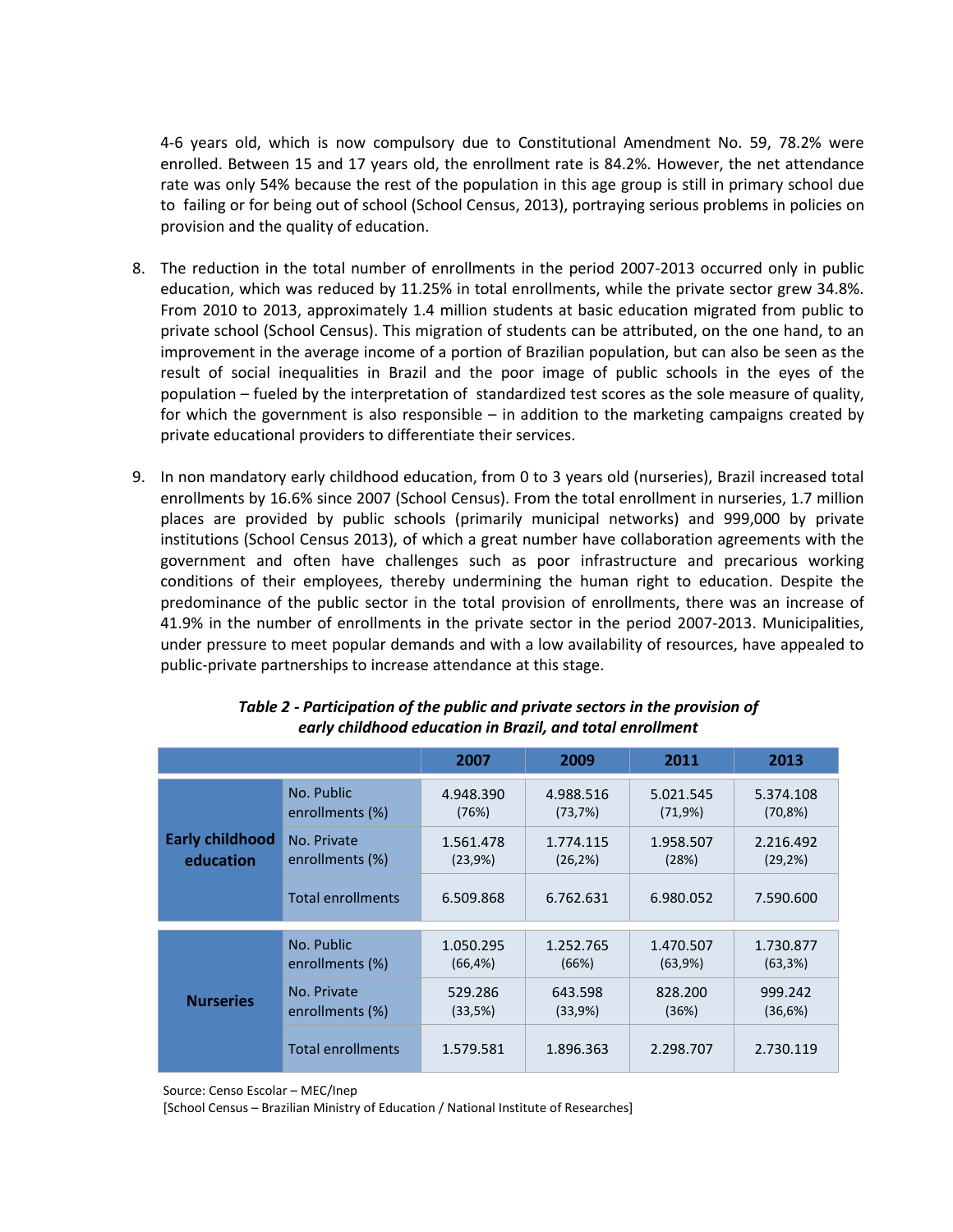10. Brazil does not have a historic tradition of inclusive education and this education has been characterized by special and non-inclusive education, with strong participation from the private sector, as can be seen in Table 3. In 2007, of the 654,606 enrollments of children and adolescents with disabilities, 348,470 (53.2%) were in special classes or special schools (non-inclusive education), while the remainder, only 306,136 (46.8%), were in regular classes (inclusive education).

| Special and inclusive education           | 2007    |             | 2009        |         | 2011    |          |         | 2013    |         |         |             |             |
|-------------------------------------------|---------|-------------|-------------|---------|---------|----------|---------|---------|---------|---------|-------------|-------------|
|                                           | Total   | Public      | Private     | Total   | Public  | Private  | Total   | Public  | Private | Total   | Public      | Private     |
|                                           |         | sector      | sector      |         | sector  | sector   |         | sector  | sector  |         | sector      | sector      |
| Special schools (non-inclusive education) | 270.742 | 57.216      | 213.526     | 199.257 | 38.862  | 160.395  | 156.385 | 29.400  | 126.985 | 163.968 | 28.089      | 135.879     |
|                                           |         | $(21, 1\%)$ | $(78, 8\%)$ |         | (19,5%) | (80, 4%) |         | (18,7%) | (81,2%) |         | (17,1%)     | $(82, 8\%)$ |
| Special classes (non-inclusive education) | 77.728  | 67.142      | 10.586      | 53.430  | 50.269  | 3.161    | 37.497  | 33.684  | 3.813   | 30.453  | 26.538      | 3.915       |
|                                           |         | (86,3%)     | (13,6%)     |         | (94%)   | (5,9%    |         | (89,8%) | (10,1%) |         | $(87, 1\%)$ | (12,8%)     |
| Regular inclusive education               | 306.136 | 285.923     | 20.213      | 387.031 | 365.796 | 21.235   | 558.423 | 525.812 | 32.611  | 648.921 | 609.839     | 39.082      |
|                                           |         | (93,3%)     | (6,6%)      |         | (94,5%) | (5,4% )  |         | (94,1%) | (5,8%)  |         | (93,9%)     | (6%)        |
| <b>Total of enrollments</b>               | 654.606 |             | 639.718     |         | 752.305 |          |         | 843.342 |         |         |             |             |
| % Enrollments in public sector            | 62,68   |             | 71,11       |         | 78,28   |          | 78,79   |         |         |         |             |             |
| % Enrollments in public sector            | 37,32   |             | 28,89       |         | 21,72   |          | 21,21   |         |         |         |             |             |

*Table 3 - Enrollments in public and private sectors of especial and inclusive education*

Source: Censo Escolar – MEC/Inep/Deed

 $\overline{a}$ 

[School Census – Brazilian Ministry of Education / National Institute of Researches / Department of Studies, Statistics and Planning]

- 11. Although building an inclusive education system in Brazil is guaranteed in the regime of the Brazilian Federal Constitution, through Legislative Decree No.  $186/2008^4$  and Decree No. 6,949/2009,<sup>5</sup> which ratified the International Convention on the Rights of Persons with Disabilities (UN/2006),<sup>6</sup> approximately 140,000 children and adolescents under 18 with disabilities were out of school in 2013, according to data from the School Census.
- 12. Despite advances in the provision of education for persons with disabilities, reaching a total number of 843,342 in 2013, mostly in regular inclusive education (76.9%), enrollments in special or exclusive education continues to be the norm in the private sector.
- 13. Between 2007 and 2013, the public sector has increased enrollments in regular inclusive education by113% and decreased it in special or non-inclusive education by 56%. The private sector has also increased enrollment in regular inclusive education by 93%, however, the enrollments in noninclusive classes or exclusive schools predominates the private sector, accounting for 78% of the enrollments of people with disabilities in 2013 which was 91% in 2007. This data shows not only the dominance of non-inclusive education in the private sector, but also its tendency to remain (Table 3).
- 14. Although the focus of this report is not higher education, a non compulsory stage, it is important to look at the evolution of private sector in total enrollments at this stage also because it is the one that

<sup>&</sup>lt;sup>4</sup> Legislative Decree No. 186/2008 - document available at [<http://www.justicaeleitoral.jus.br/arquivos/tre-al-decreto](http://www.justicaeleitoral.jus.br/arquivos/tre-al-decreto-legislativo-186-2008)[legislativo-186-2008>](http://www.justicaeleitoral.jus.br/arquivos/tre-al-decreto-legislativo-186-2008).

<sup>&</sup>lt;sup>5</sup> Decree No. 6,949/2009 - Document available at [<http://www.planalto.gov.br/ccivil\\_03/\\_ato2007-](http://www.planalto.gov.br/ccivil_03/_ato2007-2010/2009/decreto/d6949.htm) [2010/2009/decreto/d6949.htm>](http://www.planalto.gov.br/ccivil_03/_ato2007-2010/2009/decreto/d6949.htm).

 $^6$  International Convention on the Rights of Persons with Disabilities (UN/2006) - Document available at [<http://www.un.org/disabilities/default.asp?id=259>](http://www.un.org/disabilities/default.asp?id=259).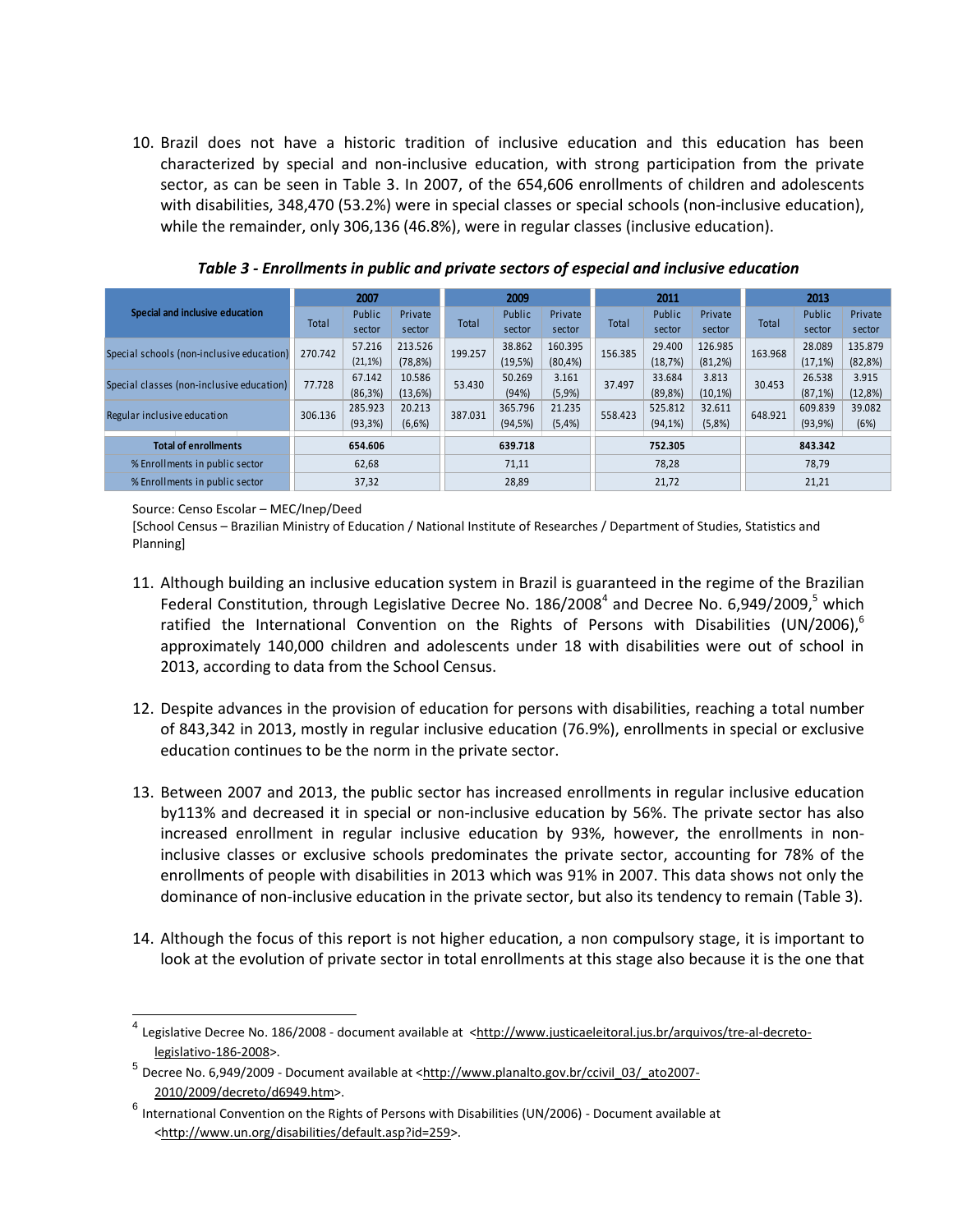trains the education professionals, particularly teachers, who will be the final agents responsible for realizing the right to education.

- 15. Even though there have been large increases in enrollments, reaching a total of 7,526,681 in 2013 (Higher Education Census, 2013), this occurred mainly in private higher education institutions, which today account for 74% of enrollments compared to 26% of enrollments in federal, state and municipal public institutions (Figure 1).
- 16. The data, , shows the growing commercialization of higher education in Brazil controlled by a small number of individuals, through the formation of educational funds on the Stock Exchange or private equity funds, which rely on input from large international companies (Pearson, for example). This process has been reducing the diversity of offer in higher education, eliminating traditional private institutions and undermining working conditions of teachers and students. Many institutions led by a market logic, reduce their investment in research and extension education, dismiss teachers with higher qualification and direct their provision to more profitable modalities, such as distance education.<sup>7</sup>
- 17. This directly affects the right to basic education, since according to the Higher Education Census of 2010, private teacher training colleges for this stage, account for 58% of the total enrollment of licentiate and pedagogy, largely in evening courses, and 51% of the vacancies offered are for distance learning in institutions that do not conduct research or extension education. Such conditions do not favor theoretical and practical training, teaching experience and broader cultural understanding, necessary in the delivery of a quality basic education.



#### *Figure 1 - Participation of the public and private sectors in educational provision of Higher Education 1980-2013*

Source: Censo do Ensino Superior – MEC/Inep

<sup>7</sup> It is noteworthy that from the nearly 24 million young Brazilian people aged between 18 and 24 years old, only 13% are enrolled in higher education institutions, ie the 7 million mentioned earlier in this note are people of various age groups, not just those of expected age range for that grade level.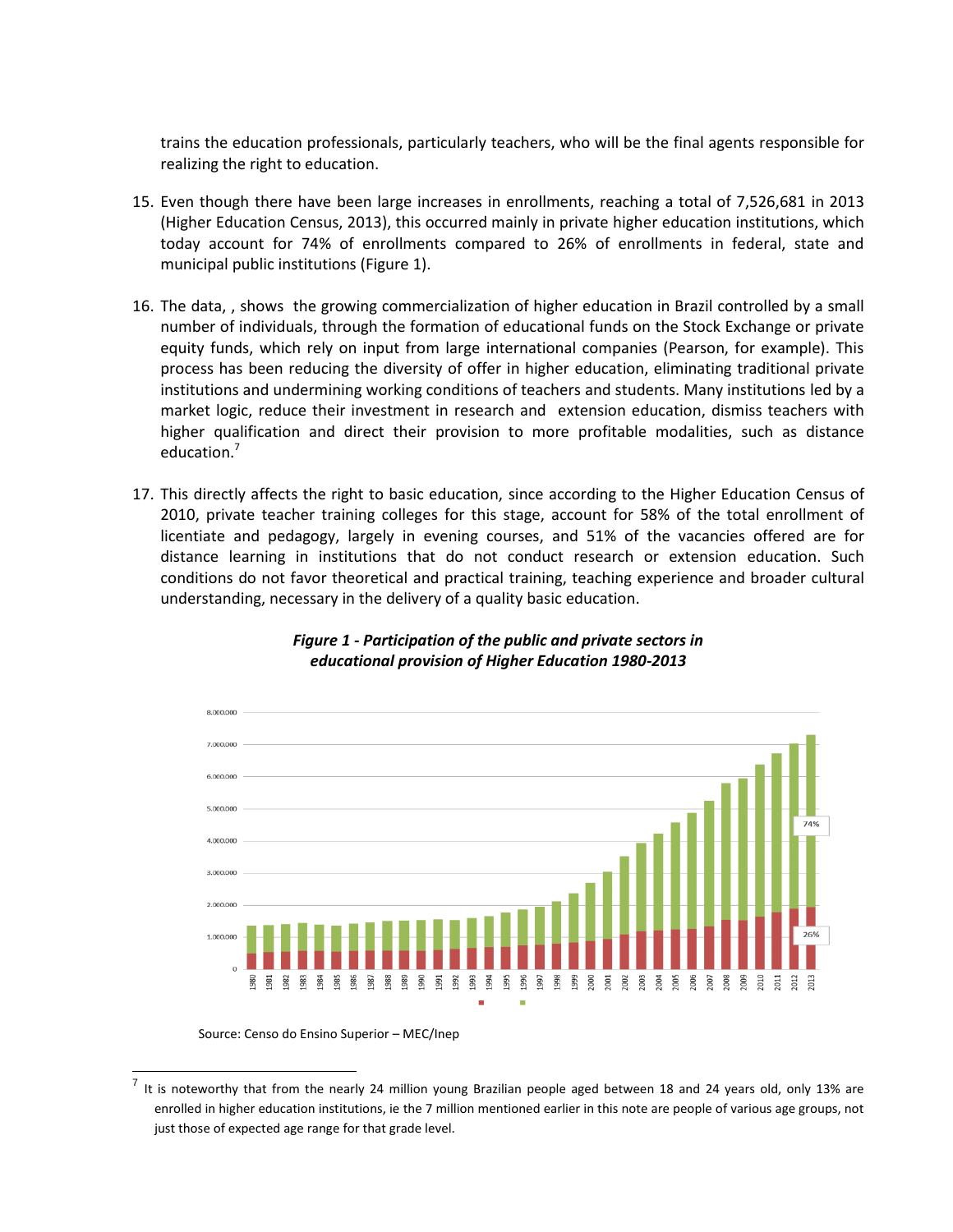[Higher Education Census – Brazilian Ministry of Education / National Institute of Researches]

18. The advancement of the private sector in virtually all stages and types of education in Brazil contributes to increased educational inequalities and the shrinking and weakening of the public sector, without guaranteeing the human right to education in all its aspects, as will be detailed further in this report. Besides these aspects of exogenous privatization, there is also a worrying

#### *Program University for All*

*ProUni was created in 2004 in order to create access for lowincome students to university education. In practice, the program offers scholarships for undergraduate and progressive higher educationc training in private institutions. Students from public schools, disabled people and public school teachers of basic education with a per capita income of up to three minimum wages are eligible. Private institutions that adhere to the program are exempt from Corporate Income Tax (IRPJ), Social Contribution on Net Profits (CSLL), Contribution to Social Security Financing (COFINS) and the Social Integration Program (PIS).*

#### *Fund for Student Financing of Higher Education*

*The FIES is a program of the Ministry of Education, which was established in 1999. It is an accounting fund, operated by a public bank, which provides funding for students enrolled in private higher education. Students can finance up to 50% of costs, with a term of up to one and a half times the funding period to repay the debt.*

*Although the interest rate is lower than the market, the FIES has been responsible for the debt of many students trained in these institutions, who often cannot find jobs after graduation due to the low quality of the courses offered. According to the 2008 Court of Audit report, the default rate in 2006 was R \$ 498.5 million.*

growth in processes of endogenous privatization through the sale of private systems of standardized teaching and packages for planning and management to public schools, especially to municipalities. This trend is also detailed below.

- 3. The National Education Plan 2014-2024 and the dispute over resources between public and private
- 19. The National Education Plan (NEP), approved by Congress in June this year - Federal Law 13,005 / 2014 (Law on National Education Plan  $2014 - 2024$ <sub>,</sub> $8$ represents an important achievement of Brazilian society which has dedicated itself to its preparation since 2010 and represents an important planning tool for the medium and long term. Although its discussion started in a

participatory manner through a comprehensive process of conferences, the dispute with representatives of private interest, particularly in Congress, opened loopholes for the state to exempt itself from meeting many of the goals set out in the Plan.

20. One of the main points defended by civil society was the progressive enlargement of the amount invested in education, to ensure a minimum level of investment per student per year to ensure the provision of basic education with minimum quality parameters. The mechanisms to ensure these

**EXENDED THE NATION IS A THE SETTM TO A THE SETTM OF THE SETTM OF THE SETTM**<br><sup>8</sup> The National Education Plan is a legally binding document with guidelines and goals for public education policies for the period 2014 to 2024. The original proposals came out of the discussions at the National Conference on Education (CONAE), in 2010, intending to be a mechanism for planning a state policy that overcomes the fragmentation of successive governments. On December 15, 2010, the Bill of the National Education Plan was sent to Congress by the federal government, which has undergone several changes to its approval in June 2014. Available in Portuguese at [<http://www.planalto.gov.br/ccivil\\_03/\\_Ato2011-2014/2014/Lei/L13005.htm>](http://www.planalto.gov.br/ccivil_03/_Ato2011-2014/2014/Lei/L13005.htm)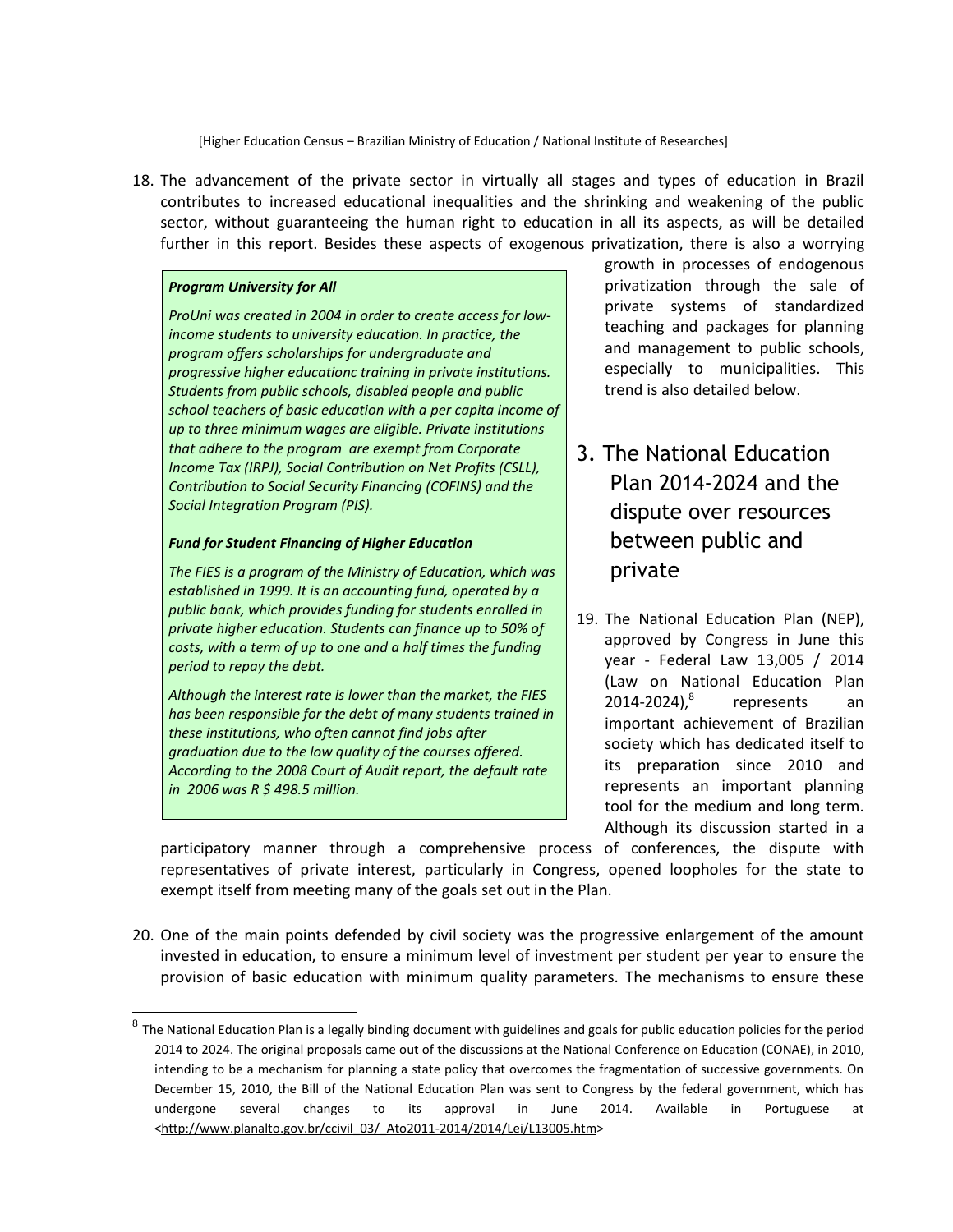enhancements are planned under Goal 20 of the Plan, $9$  which states that the country should reach an investment equivalent to 10% of GDP in education by 2024, and also provides a strategy to implement the initial Student Cost-Quality (CAQi) and subsequently the cost-Student Quality (CAQ). Both are calculated based on the set of minimum standards in education law, as indicators of qualifying expenses and remuneration of teaching staff and other professionals in public education, acquisition, maintenance, construction and maintenance of facilities and equipment, educational materials, food and school transport.<sup>10</sup>

- 21. Although this means more resources for education, it does not guarantee that these funds are used to strengthen the public sector. Paragraph 4 of Article 5 of the Law lists all public investments necessary to achieve Goal 20, and includes acalculation of funds to be transferred to the private sector through the expansion of professional and higher education programs, including in the form of incentives and tax exemption, scholarships granted in Brazil and abroad, grants for student loan programs, and funding for nurseries, preschools and special education through public-private partnerships [conveniamentos].
- 22. In the case of higher education, it incorporates the costs of three government programs, the University for All Program (ProUni), the Fund for Student Financing of Higher Education (Fies) and the Science without Borders Program, for studying abroad. In the case ProUni, alone, according to the Annual Report for the Provision of Common Accounts Department of Higher Education of 2012 $^{11}$ indicates that the exemption resulting from the program, according to the Internal Revenue Service of Brazil, was approximately R \$ 167.9 million in 2005; R \$ 215.8 million in 2006; R \$ 348.7 million in 2007; R \$ 434.7 million in 2008 and R \$ 530.6 million in 2009, 578.1 million in 2010. The estimated values for 2011 and for 2012 are R \$ 633.3 million and R \$ 680.4 million, respectively. The same report notes that since the Fies was redesigned in 2010, approximately R  $\frac{1}{2}$  10 billion worth of budgetary resources were invested.
- 23. Not only were these considerable resources invested in private institutions, but also compete with public investment in the basic education by forming part of the total investment in education to make up the equivalent of 10% of GDP.

 9 Goal 20: to expand public investment in public education to achieve at least a level of 7% (seven percent) of Gross Domestic Product - GDP of the country in the 5th (fifth) year of the term hereof and at least the equivalent of 10% (ten percent) of GDP at the end of the decade.

 $10$  The National Education Plan provides that the Legislature shall have a period of two years duration to implement CAQi and this will be progressively adjusted until the full implementation of the CAQ. It is estimated that, with this change, the transfer of resources from the federal government to states and municipalities spending from R\$ 9 billion to R\$ 46.4 billion.

<sup>&</sup>lt;sup>11</sup> The Annual Report for the Provision of Common Accounts Department of Higher Education of 2012 is available at [<http://portal.mec.gov.br/index.php?option=com\\_content&view=article&id=14946&Itemid=1166>](http://portal.mec.gov.br/index.php?option=com_content&view=article&id=14946&Itemid=1166).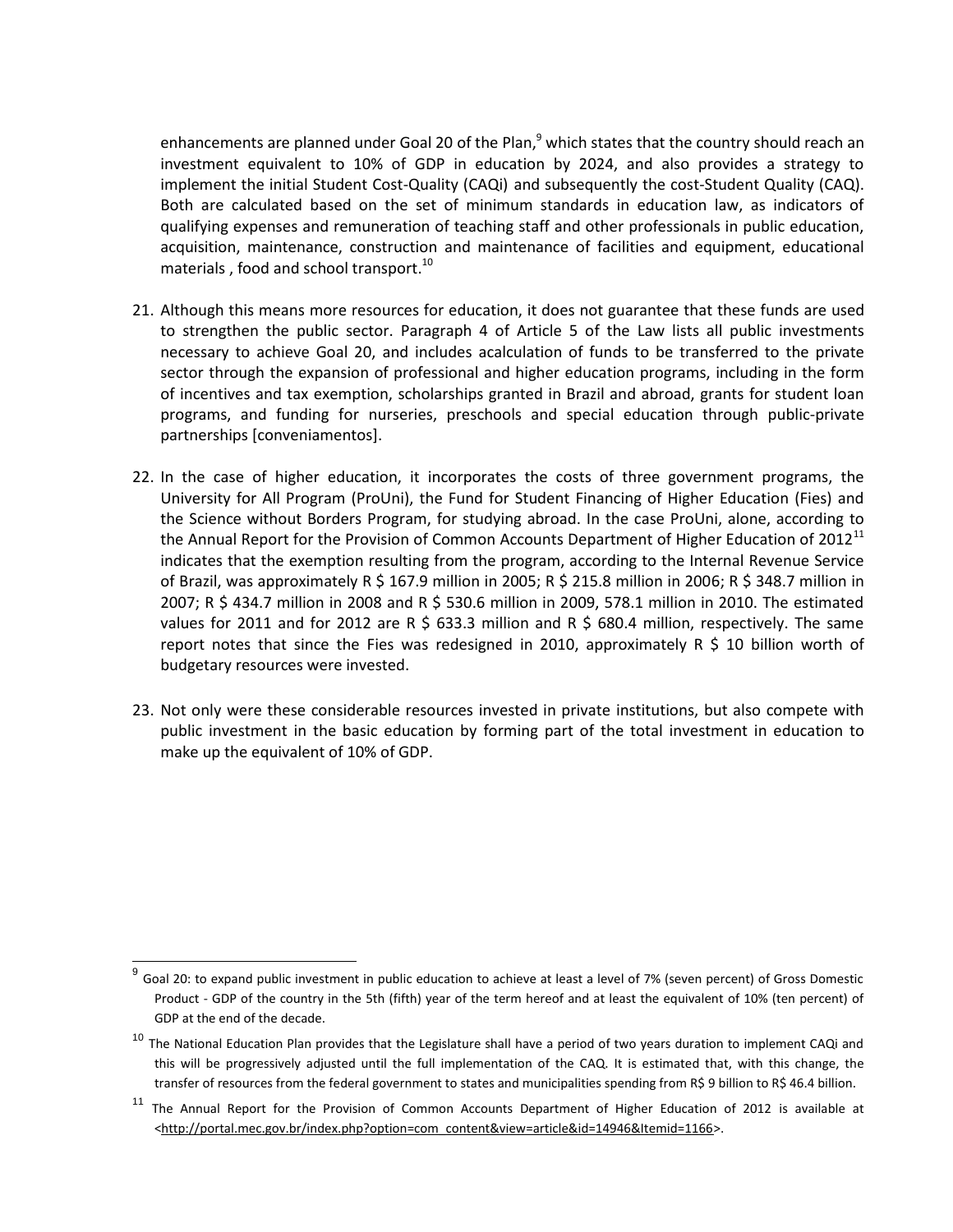## 4. Public-private partnerships [conveniamento] in Early Childhood Education and Special Education

- 24. The inclusion of the amounts invested in these two higher education programs through partnerships with private institutions can also compromise resources to other goals of the plan, such as Goal  $1$ ,  $^{12}$ to universalize, until 2016, early childhood education in preschool for children between 4 and 5 years old and expand the provision of places in nurseries to attend at least 50% of children up to 3 years by 2024. The National Education Plan opened space for this goal to be reached by transfers to the private sector by providing a "guaranteeing free enrollment in nurseries certified as social assistance entities in the area of education". Considering the large coverage gap at this stage, the strong private presence and the lower amounts invested per student in nurseries, the text reinforces opens the space for the private sector to fill this gap.
- 25. The combined effect of competition for resources and the pressure for municipalities to meet the growing demand children, which in many cases exceeds the minimum target of 50%, has strengthened the "conveniamento", including to religious institutions. This presents a significant risk to the exercise of freedom of opinion, belief and worship in education, since in many situations the only practical alternative made available by the State to assist children up to 3 years old is the enrollment in religious institutions "conveniadas".
- 26. Another Goal of the National Education Plan (Goal 4) violates the right to inclusion of children and adolescents in mainstream schooling. It states that the provision of basic universal education for 4 to 17 year olds with disabilities, pervasive developmental disorders or those that are 'gifted' or have special abilities, should "preferably" receive specialized educational services in the mainstream school system. Despite advances in ensuring the right to inclusive education with specialized care, the text of the Goal also states that this can be provided by either "specialized public services or through partnerships with the private sector", opening the space for private special education institutions and religious or nonprofit organizations.
- 27. As already shown in the first part of this report, with regards to the enrollment of children and adolescents with disabilities, there is a strong tendency in the private sector to assist in the form of on inclusive or special education. This fact undermines the right to inclusive education by maintaining, with public funding, a portion of children and adolescents denied the right to inclusion. This also exempts the state from investing in inclusive education, with specialist support, multifunctional rooms, technical teams and management, creating a competition for resources within the investment goals of the NEP.
- 28. It is necessary to emphasize here the importance of inclusive education in achieving human right to education for children and adolescents with and without disabilities, since it is the first step towards building an inclusive society, which does not discriminate against people with disabilities or special needs.

 $12$  Goal 1 of the National Education Plan (Law 13,005 / 2014), "Goal 1: to universalize, until 2016, early childhood education in preschool for children between four (4) and five (5) years old and expand the offer of early childhood education in kindergartens to meet at least 50% (fifty percent) of children up to three (3) years old until the end of the term of this NEP."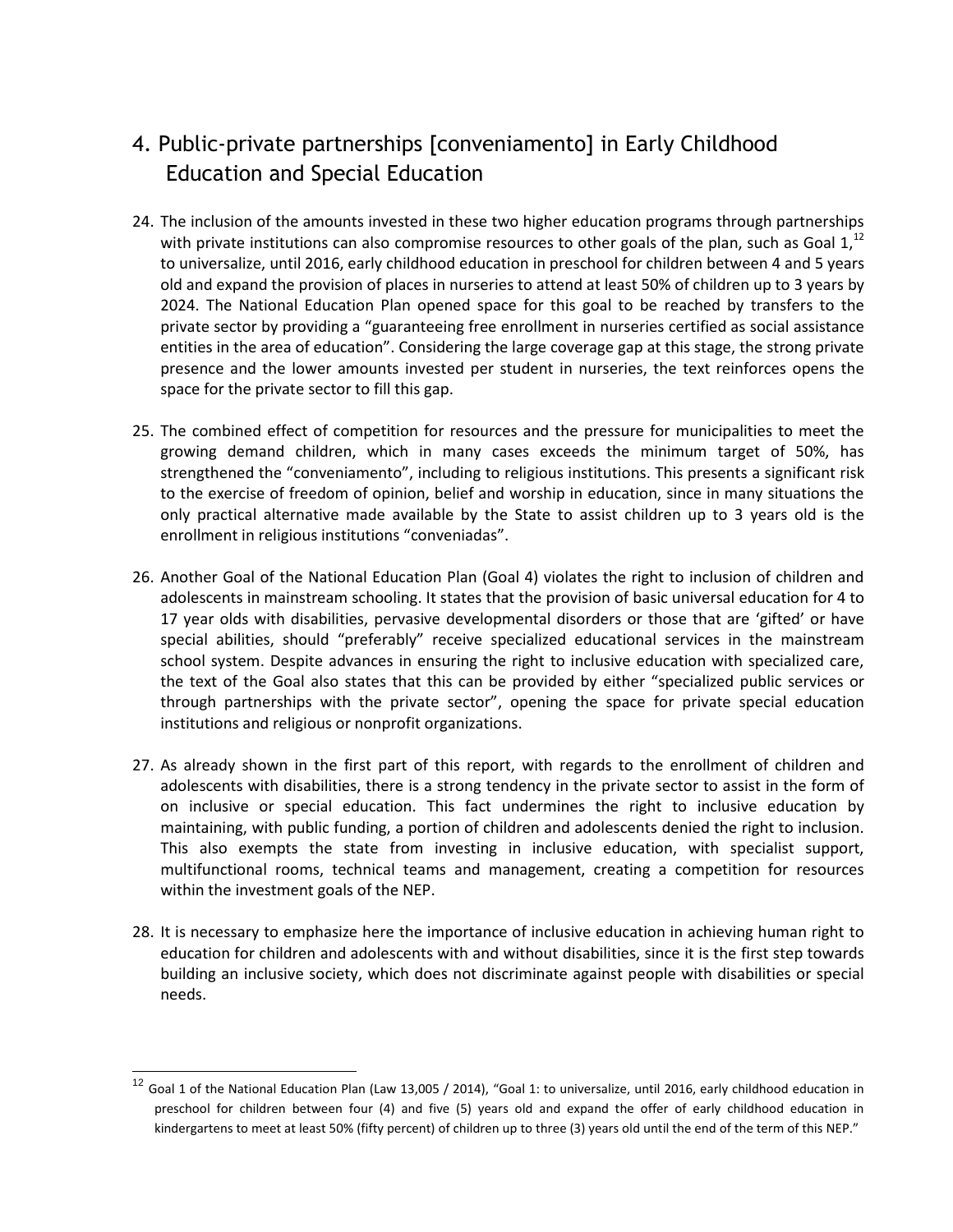## 5. Handout systems and management packages

- 29. It was hoped that the growing involvement of the State in providing compulsory education would reduce the scope for the market in education, however, entrepreneurial and economic conglomerates have sought other ways to profit from education apart from the direct offer of schools (enrollment in private schools), replacing the paradigm of human right to education with the logic of the market, based on cost-benefit and vision of students as commodities.
- 30. The sale of standardized private school systems to public networks, mainly the municipal ones, is becoming an important aspect of privatization in Brazil, with the development of a competitive market of such services to the Municipalities. Packages sold by companies or private consultancies to Municipalities vary in scope: teaching materials to be used by teachers and students; teacher training to use the materials; creation and implementation of mechanisms for assessing the learning that considers this logic; management of schools and all public education tools. It is another form of competition for resources to guarantee the human right to education. In the state of São Paulo, which has 645 municipalities, 154 municipalities had adopted private education systems by 2007. In 2011, this number reached more than half of the municipalities, only in the state of São Paulo 323 municipalities had adopted private education systems.
- 31. The abrupt and poorly planned municipalization of basic education in the last two decades, especially in early childhood and primary education, was not accompanied by comparable financial and technical support, led to the precariousness of many local governments, generating a promising market for private consultancies in the teaching and management fields, in addition to the standardization of education. The weakness of the educational efforts also gives rise to forms of "endogenous" privatization, such as public-private partnerships that lead to the proliferation of market logic in public education and the incidence of corporate actors in the management of educational policy at the expense of democratic participation mechanisms.
- 32. There are also business conglomerates in this field that work through investment funds tocompete in the market<sup>13</sup> and profit from resources allocated to promote the human right to education, since they double the spending on teaching materials, as shown below.
- 33. Today, the federal government provides, free textbooks and teaching materials to local municipal education networks for elementary and high school education in the regular modalities and in youth and adult education through the national program of textbook (PNLD). In 2014 alone, the federal government spent more than R\$ 1.1 billion (FNDE / MEC) to purchase textbooks to be distributed to municipalities, who don't take advantage of this because they have already purchased materials from the private sector. This demonstrates a duplication of costs for the same item (textbooks) without an associated diversification of pedagogical materials, since the books of the PNLD will be sent to schools, but will not be used as classroom materials.
- 34. The 'handouts education systems' are a methodology focused on educational material, usually called "apostila" (a cheaper version of a textbook), whose content is a compilation of the most important

<sup>&</sup>lt;sup>13</sup> Standardized private education systems sold to public networks are characterized by providing handouts to be used as teaching material in the classroom, as well as a set of services that may involve technical and administrative management of teachers and the teaching staff of the school and / or of the public schools networks, consultancies and learning assessment.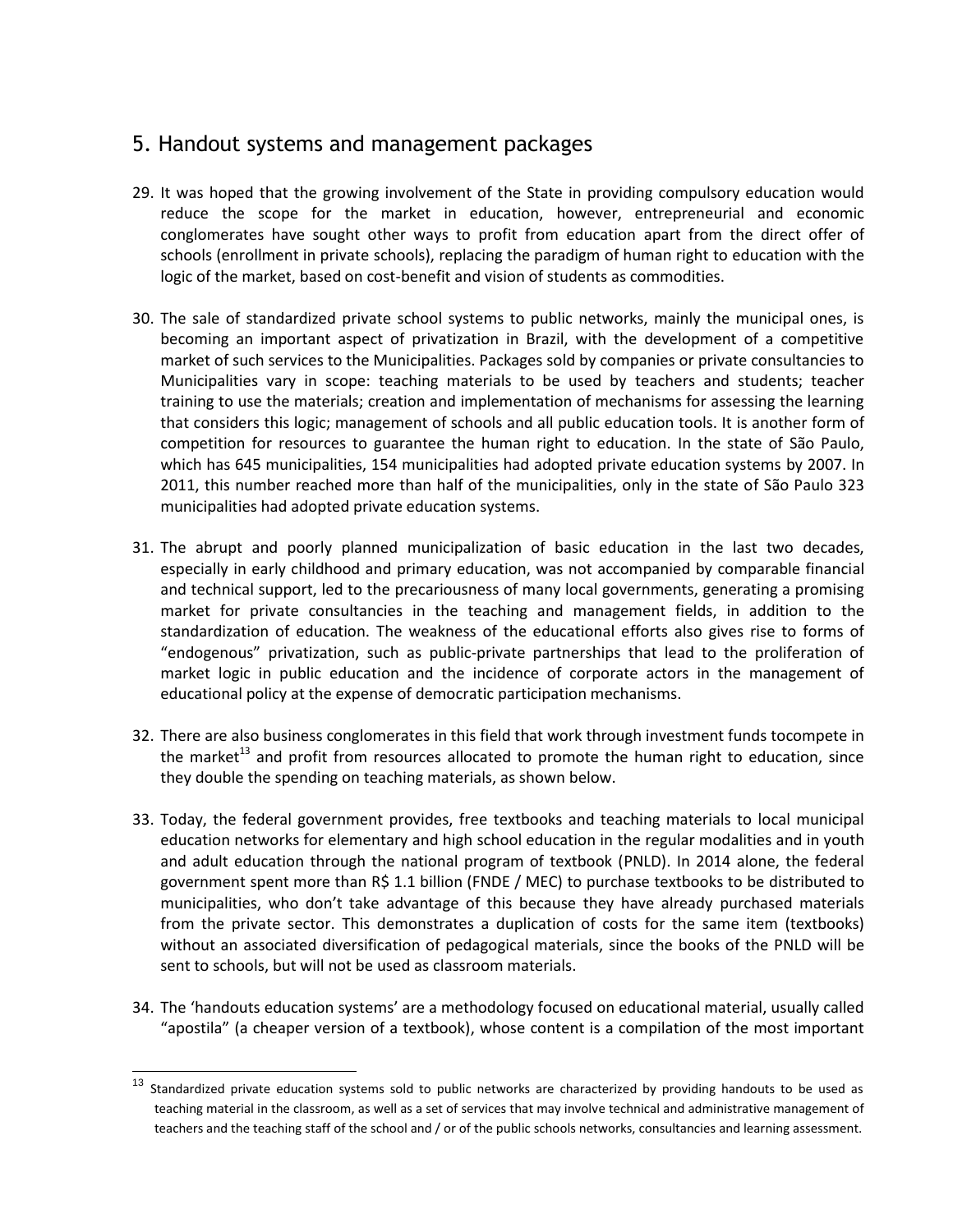information about each discipline, exercises, pictures, diagrams, etc. On one hand, it provides a more organized instruction, on the other negatively impacts pedagogy and teaching practice and highlights one more effect of "endogenous" privatization. According to experts, one of the possible consequences of this methodology is the fragmentation of knowledge, incapacitating the individual to understand it as a whole, as well as its causes, processes, consequences and contexts.

- 35. Other issues of concern are those related to diversity and to the guarantee of non-discrimination. While the materials produced by the PNLD undergo a wide evaluation by technical staff of public higher education institutions, to ensure the quality of content and that the books contain no conceptual errors, are not outdated or denote prejudice or discrimination of any kind, the handouts systems are usually purchased and distributed in a less controlled manner and with little transparency.
- 36. As private companies are usually contracted under by unilateral decision of the mayors, without consulting the school community or even the bodies of educational administration, this decision can be linked to the processes of private funding for political campaigns. Public transparency is extremely fragile, both in electoral funding and decision-making processes that lead to the adoption of private education systems.

## 6. How privatization violates the human right to education in Brazil

#### *6.1. Violations against the availability and accessibility of education*

- 37. In compulsory education, usually private schools can be understood as tool of the structural discrimination in the accomplishment of the right to education, once the high tuition fees act as a powerful mechanism of social selectivity, which strengthens and reproduces deep social, economic, ethnic-racial inequalities in Brazil. In practical terms, attendance at private schools is the main requirement to access jobs and social positions.
- 38. The increasing use of public funds to purchase private standardized systems, the possibility of profit on the sale of such services and the expansion of transfers of public funds to the private sector, profit and nonprofit, reduces the State's ability to provide new vacancies in the public system due to the reduction of public resources available to create opportunities, especially in non-mandatory stages and in those where coverage is low, leading to the poor, the children and adolescents from the field, quilombolas (people who descend from fugitive African slaves and live in traditional communities) and indigenous people, youth and adults with low education and children and adolescents with disabilities or special needs who cannot pay private institutions.
- 39. Furthermore, the standardized private school systems normally do not provide additional technical and educational assistance to schools and to the poorest families; recent researches show that, in the case of the pedagogical support to the schools staff, when it is done, It shows poor quality and even disagreement with Brazilian laws and educational parameters.
- 40. As they do not go through a process of quality control by government agencies as occurs to public books in general, private education systems have no a specific education proposal to groups historically discriminated – people with disability, special educational needs, ethnic or linguistic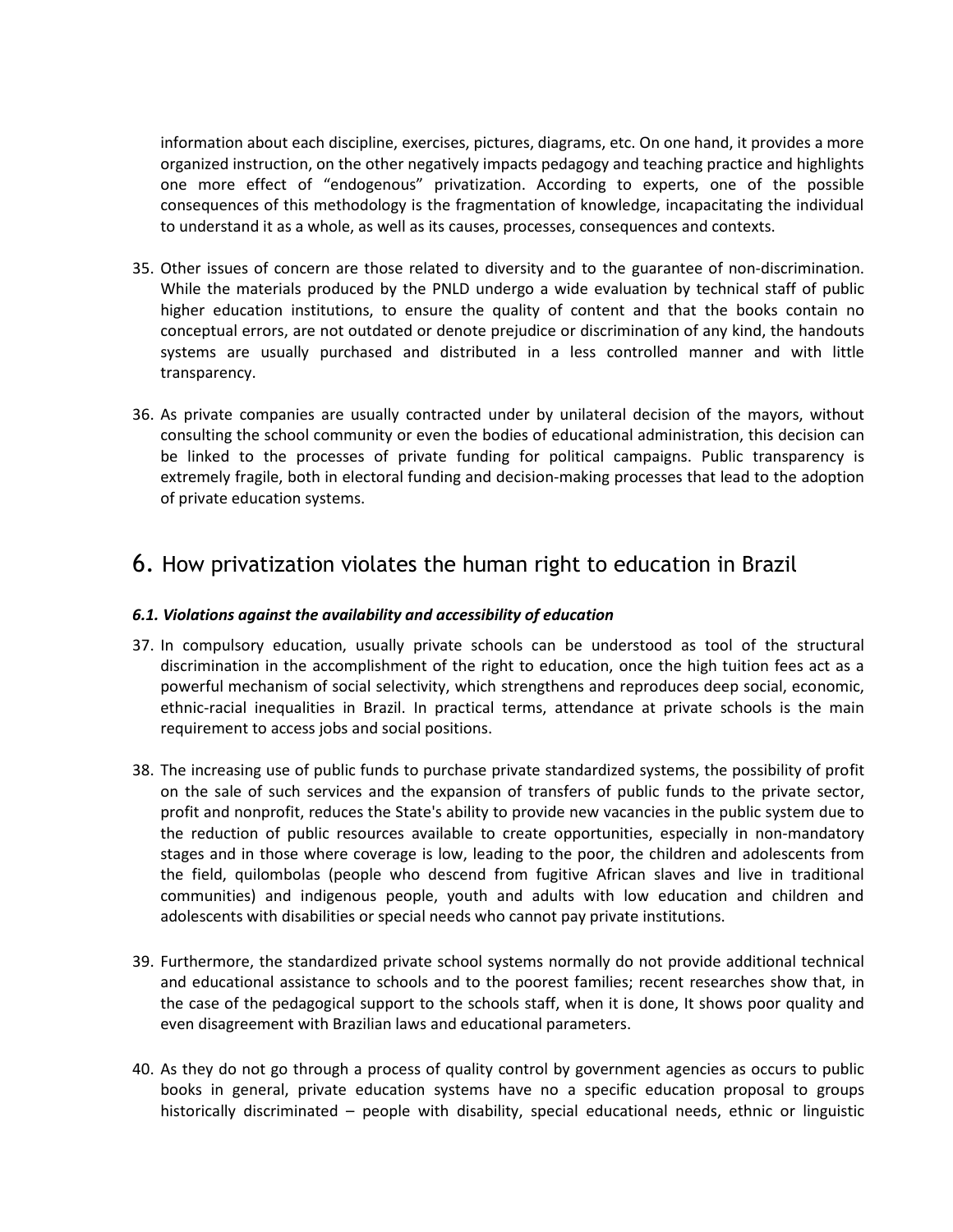diversity and populations with different cultural traditions – violating, in this sense, the right to nondiscrimination.

- 41. Tax exemptions (indirect financing) and the direct transfer of resources to the private sector, including the possibility of accounting these expenditures in order to calculate the amount invested in GDP, encourages privatization, weakens the state's ability to implement directly the education tends to decrease the infrastructure, technical staff and management of the State to provide quality public education.
- 42. Likewise, in the field of education for children and adolescents with disabilities, the assistance through public-private partnerships aimed to encourage expansion through exclusive education, contradicting the right to association, participation and inclusion of this population.

#### *6.2. Violations against Acceptability of Education*

- 43. Especially in compulsory education, the increase of the private sector in provisioning basic education is due to the spread of a negative understanding of public education, fostered indirectly by the Brazilian State by disseminating the results of standardized tests, understood in national public policy as the sole criterion of quality, which is disseminated decontextualized in relation to the socioeconomic profile of the students and the cultural, ethnic and racial diversity of populations.
- 44. The idea of quality conveyed in the adoption of standardized systems is self-referred and supported by advertising strategies, usually based on brand advertising in some elite private school belonging to the company and promising to promote the improvement of the performance of the Municipality with regards to standardized tests of scale applied by state to the students.
- 45. As there is usually no consultation with school communities (school boards, municipal boards of education or other organs) before the adoption of standardized private educational systems, which are commonly unilaterally imposed to schools, there is also scare feedback from schools and education managers regarding adoption of private systems, the freedom of professional teachers to teach is violated.
- 46. The commodification and oligopolization in the provision of higher education have been impacting severely the policy for training teachers for basic public education, as an increasing number of new graduates in low-cost and low-quality academic institutions are financially encouraged by the state.

#### *6.3. Violations against Adaptability of Education*

- 47. Schools and private universities receive little State regulation, which hinders the assessment regarding compliance with the guidelines and standards for education on human rights and education for race relations.
- 48. In early childhood education and special education, privatization of supplies, encouraged by the transfer of public funds from the State, presents risks to freedom of thought, belief and worship in education, since in many practical situations the only alternative made available by the State to the assistance is the enrollment in religious institutions.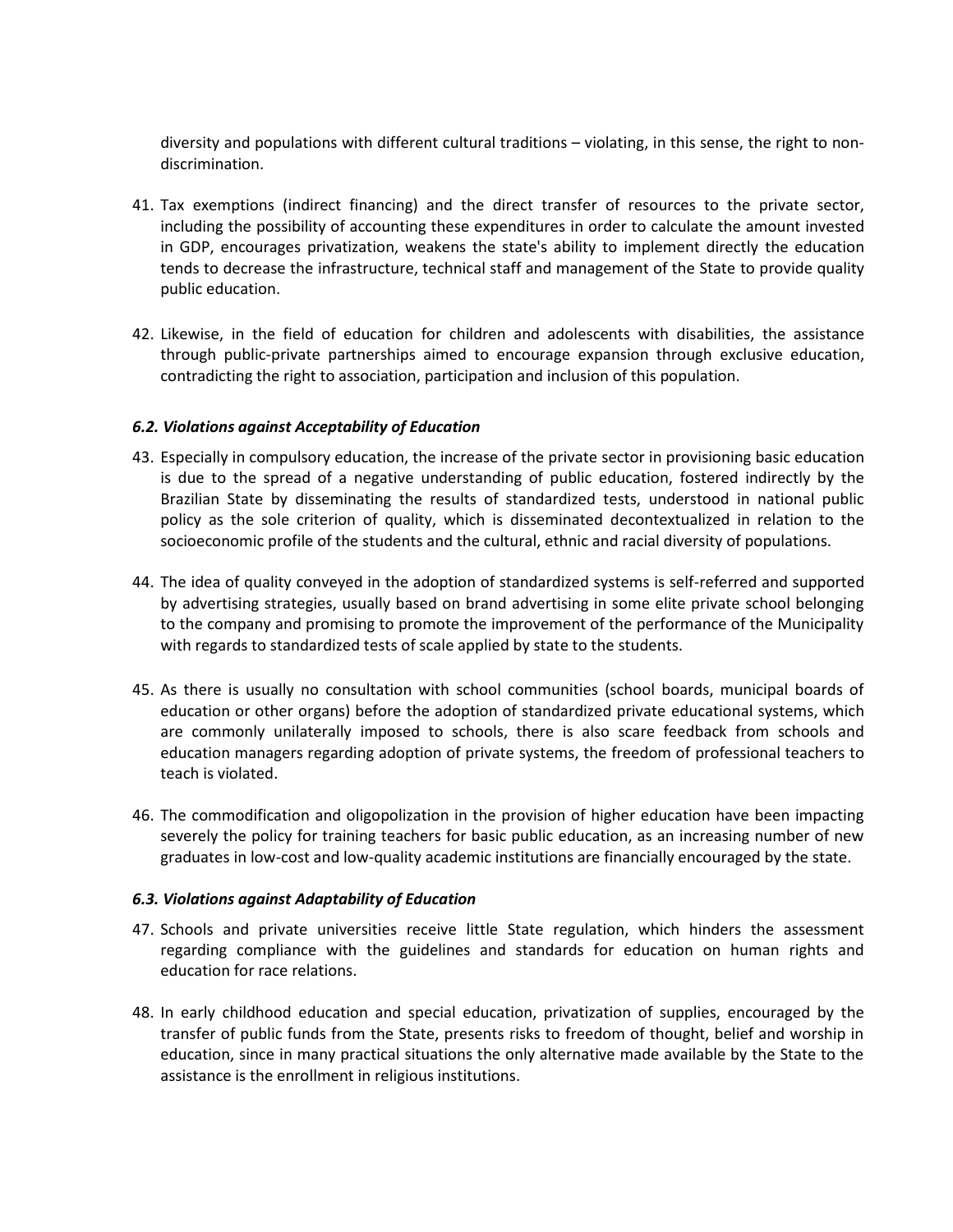- 49. The adoption of standardized private school systems dramatically reduces the space for curriculum adaptation and pedagogical autonomy of schools and teachers, since all classes, activities and contents are standardized.
- 50. Standardized private systems, thus, tend to subordinate schools, teachers and students to the standardization and weakening of their capacity as active and creative players of the process of enjoyment the right to education. In this sense, it opposes to democratic management of education.
- 51. For historically marginalized groups, the lack of regulation of private standardized systems adopted in public schools means that there is no guarantee that children with disabilities or special needs and from rural areas, indigenous and quilombolas communities and other traditional peoples have respected their rights to adapted education, nor they can choose to adopt (or not) standardized private education systems.

## 7. Recommendations and suggestions of questions to be asked to the Brazilian State

- 52. Given all the scenario, we conclude that the expansion of private sector in providing basic education, be it in nurseries stage or early childhood education, whether in terms of special and inclusive education as well on the adoption of standardized education systems, directly interferes in the organization of the State and in its ability to increase enrollment and quality in school work, concretely manifesting as pedagogical practices of low quality, contradicting the accomplishment of the right to education in its broadest sense, as stated in international parameters of protection, under Brazilian law and advocated by Ação Educativa and the Brazilian Campaign for the Right to Education.
- 53. To contribute to the evaluation of the Child Rights Committee on the commitment of the Brazilian State with the goals set by the United Nations Convention on the Rights of the Child and its protocols, particularly the human right to education, we suggest to be inquired to Brazilian State:
	- i. How will the Brazilian State ensure meeting the demand of children between 0 and 3 years old in nurseries and the universalization of assistance to those between 4 and 6-7 years old within 10 years, ensuring the quality of assistance, as set by National Guidelines for Early Childhood Education?
	- ii. How does the Brazilian government intend to carry out the goal of investment in education in relation to GDP? By expanding transfers of funds to the private sector or strengthening public finance for the maintenance of public basic education?
	- iii. How does the State intend to limit the abrupt expansion of private sector involvement in basic and higher education?
	- iv. In addition to the financing and maintenance policies (objective reasons), is there any policy of social valuation of public school (subjective reasons), which encourages the choice of families with better economic conditions to enroll and keep their children in public primary education system?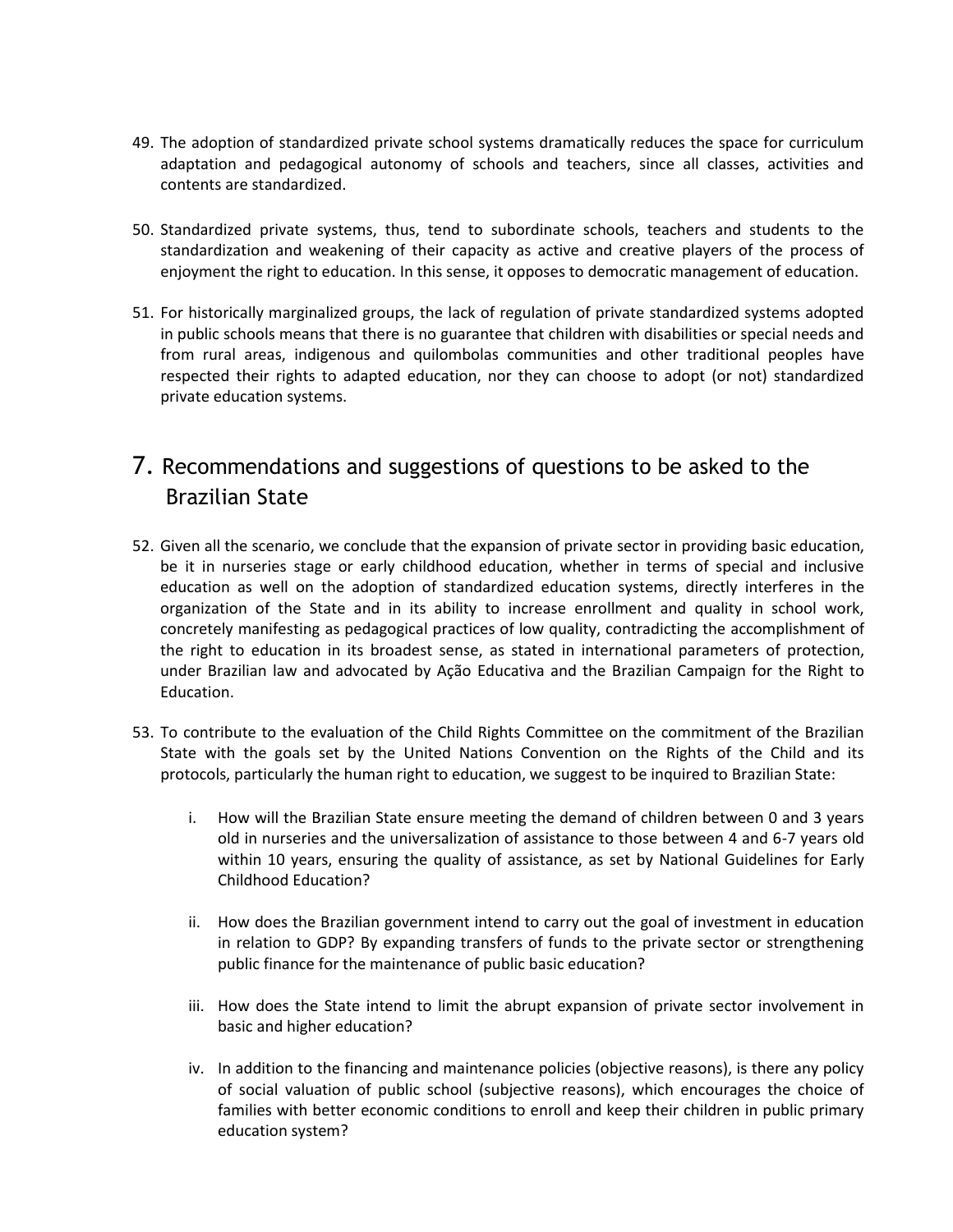- v. Is there a State's commitment to review the current policy of disseminating the results of schools on standardized tests of learning, which have been stigmatizing social vision of the public school by extracting the socioeconomic, cultural and ethnic-racial context in which such results are produced?
- vi. How will you promote, in the private sector, the warranty to the right to inclusive education and non-discrimination for children with disabilities at the expense of special and exclusive education?
- vii. How many municipalities in the country adopt standardized private school systems contracted from profitable or unprofitable private companies?
- viii. How does the State intend to act to limit the standardization of education while adopting handouts private systems and ensure the right to participation and adaptation in education to the demands of different contexts and populations?
- ix. How does the Brazilian State act to oversee private higher education institutions, to ensure that they adopt the standards and guidelines for education on human rights and combating racism, and in the case of universities and private colleges, ensuring the quality of its ongoing teachers training, especially in the distance education modality?
- x. How the Brazilian State intend to monitor conditions to accomplish the right to education in private basic schools, "conveniadas" or not, such as respect for diversity, quality of infrastructure, teaching materials and valuation of its faculty?
- 54. It is still suggested the following recommendations to the Brazilian State:
	- i. That the State adopt normative parameters to ban or drastically limit private profit in education, especially in basic public education.
	- ii. That Governments strengthen the capacity of democratic management of schools and public school systems, such as the relative autonomy of schools and teachers, including by the transference of resources to the development of specific projects and projects adapted to their reality, as well as continued teacher and principals training . The State must also strengthen the participation of the school community, providing actual conditions for the participation of family members and other stakeholders in the development and monitoring of the political-pedagogical project of schools.
	- iii. That the State strengthen its capacity to monitor and enforce basic standards of quality private institutions of basic and higher education, requiring the adaptation of curricula to adequately address the human rights education and education for ethnic-racial relations;
	- iv. That the State assume the obligation to train basic education teachers , prioritizing the supply of places in public institutions of excellence and setting high quality standards and strict control over teacher training courses offered by the private sector [in this sense, we reaffirm the importance of the specific recommendation (88, 'd') already mentioned in the